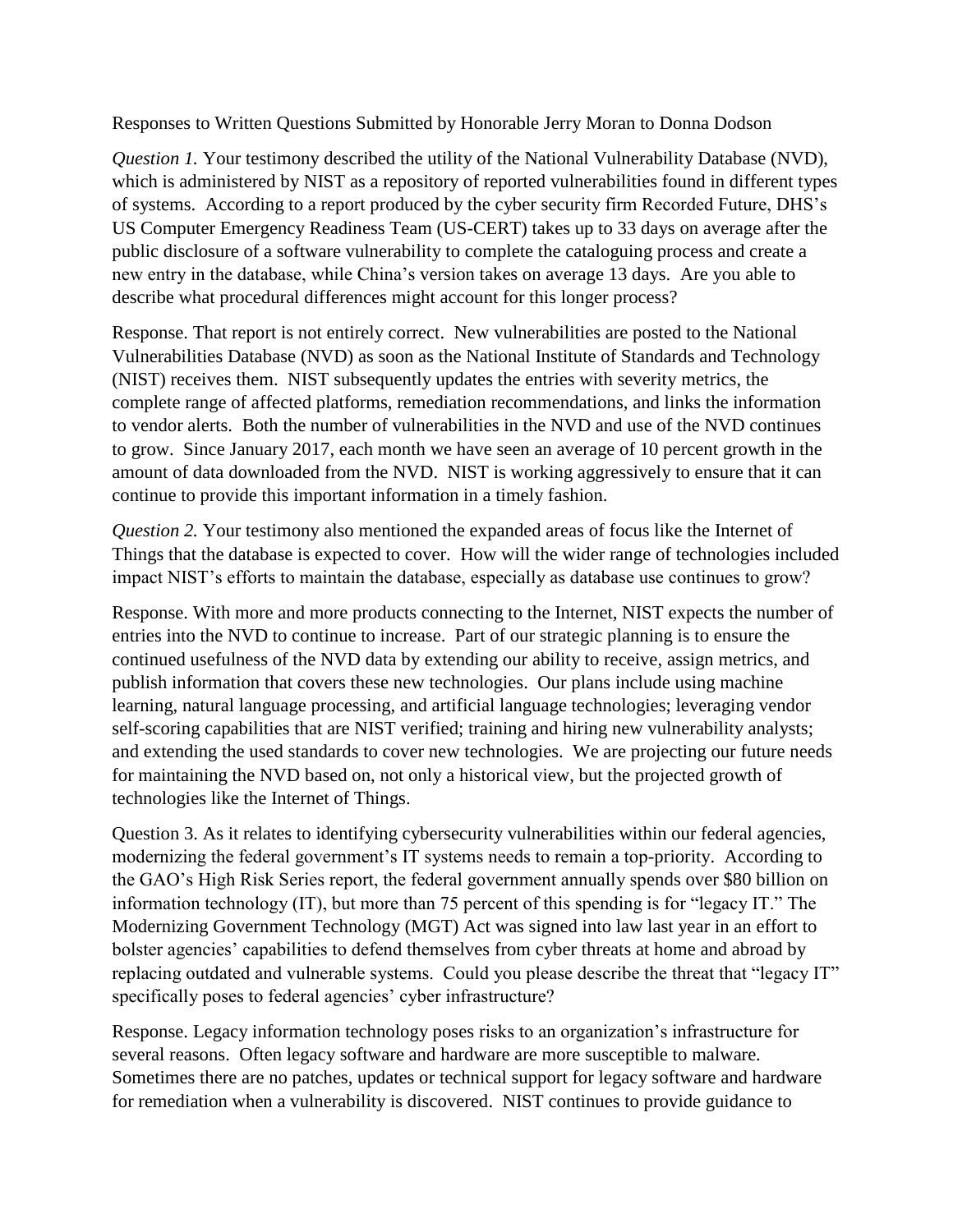agencies managing risk across their organization to assist with the challenges of "legacy IT" while encouraging organizations to update software and hardware and maintain a rigorous program to patch these products.

*Question 4.* My subcommittee has held hearings on private and public sectors' use of "bug bounty programs" to incentivize the expertise of outside cybersecurity researchers to identify cyber vulnerabilities in a timely fashion. Can these types of arrangements be used to in supply chain cybersecurity disclosures? If not, why?

Response. Yes, bug bounty programs may provide an additional and valuable capability for organizations to identify vulnerabilities in their supply chains. However, these types of programs frequently require organizational, technical, and legal infrastructures, as well as a skilled and knowledgeable workforce, to help them achieve the desired outcome in a manner that protects the organization. NIST generally encourages research into tools and processes that support greater visibility and understanding of cyber supply chain risks. NIST also encourages organizations to share incident handling activities related to supply chain incidents with supply chain partners.

*Question 5.* Your testimony covered the stakeholder engagement following the development of the Cybersecurity Framework. As outside comments and feedback from workshops continue to shape the Framework (including the expansion to supply chain guidance), what do you see as the next step to effectively promoting coordinated vulnerability disclosure among private and public stakeholders?

Response. With subject matter such as supply chain risk management (SCRM) and coordinated vulnerability disclosure (CVD) incorporated into the Cybersecurity Framework, NIST will advocate of the adoption of the Cybersecurity Framework both nationally and internationally which will help increase awareness and understanding of CVD. This awareness and understanding will naturally help organizations implement more detailed guidance such as NIST Special Publication 800-161, Supply Chain Risk Management Practices for Federal Information Systems and Organizations. Further, basic dialogues about CVD can be enriched through International Organization for Standardization (ISO) and Forum of Incident Response and Security Teams (FIRST) guidance.

*Question 6.* As NIST's Supply Chain Risk Management Program continues to work with private and public stakeholders to identify best practices and standards related to the supply chain ecosystem, could you please describe how interoperability of technologies is accounted for in these considerations? Are you able to give specific supply chain examples where interoperability has a pronounced role?

Response. An interoperable supply chain platform (automated digital processes that help buyers and suppliers integrate and optimize their order and delivery processes) is essential to most organizations' supply chain infrastructure. Since supply chain platforms are often a system-ofsystems that involve order management, returns management, sourcing, finance, inventory visibility, transportation management, and warehouse management—all of which may involve various physical and digital technologies—it is necessary that each of these sub-systems